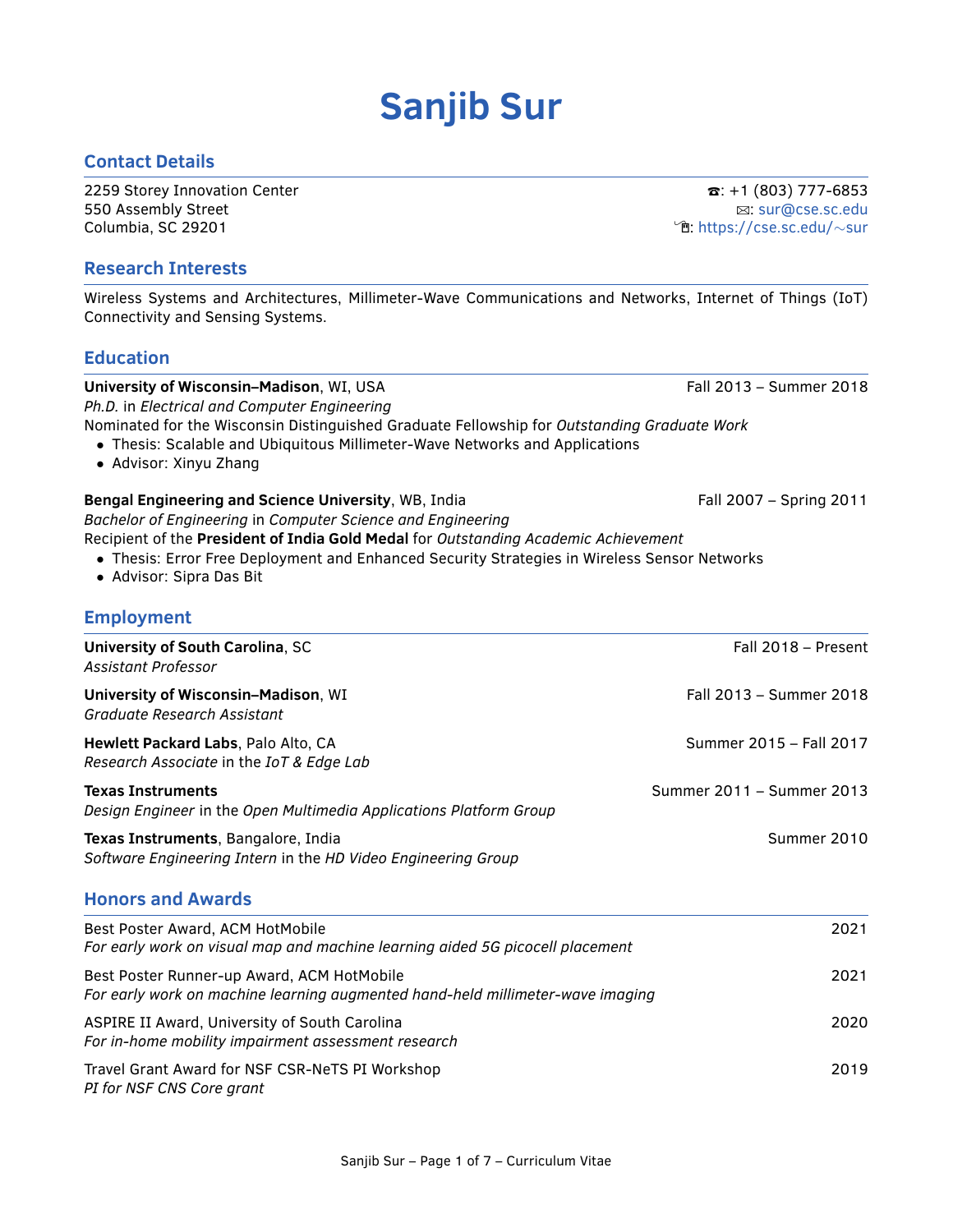| Nominated by the ECE department for the Wisconsin Distinguished Graduate Fellowship<br>For outstanding graduate work    | 2017                 |
|-------------------------------------------------------------------------------------------------------------------------|----------------------|
| <b>President of India Gold Medal, Bengal Engineering and Science University</b><br>For outstanding academic achievement | 2012                 |
| <b>University Silver Medal, Bengal Engineering and Science University</b><br>Ranked 1st in academic department          | 2011                 |
| <b>Student Travel Grant Award</b><br>$\bullet$ ACM MobiCom<br>$\bullet$ USENIX NSDI<br>• ACM MobiSys                    | 2016<br>2016<br>2014 |

1. **NSF MRI, Co-PI,** 10/2020 - 09/2023

#### **Extramural Grants**

|                          | 1. Magellan Undergraduate Research Grant, PI,<br>$01/2021 - 05/2021$                                                                                                                                                                                                                                                                                                                                                               |  |
|--------------------------|------------------------------------------------------------------------------------------------------------------------------------------------------------------------------------------------------------------------------------------------------------------------------------------------------------------------------------------------------------------------------------------------------------------------------------|--|
| <b>Intramural Grants</b> |                                                                                                                                                                                                                                                                                                                                                                                                                                    |  |
|                          | 08/2018<br>3. Texas Instruments Equipment Grant<br>$-$ Award amount: \$3,990                                                                                                                                                                                                                                                                                                                                                       |  |
|                          | - Project title: "CNS Core: Small: Software-Hardware Reconfigurable Systems for Mobile Millimeter-Wave Net-<br>works"<br>- Co-PI: Prof. Srihari Nelakuditi, University of South Carolina; Co-PI: Prof. Guoan Wang, University of South<br>Carolina<br>- Award amount: \$515,967                                                                                                                                                    |  |
|                          | 10/2019 - 09/2022<br>2. NSF CNS Core, PI,                                                                                                                                                                                                                                                                                                                                                                                          |  |
|                          | - Project title: "MRI: Acquisition of Omnipercipient Chamber for Gathering Ground Truth and Enabling Research<br>on Smart and Connected Things"<br>- PI: Prof. Srihari Nelakuditi, University of South Carolina; Co-PI: Prof. Stacy Fritz, University of South Carolina;<br>Co-PI: Prof. Nikolaos Vitzilaios, University of South Carolina; Co-PI: Prof. Guoan Wang, University of South<br>Carolina;<br>- Award amount: \$714,286 |  |

- *Project title*: "Visual Data Augmented 5G Millimeter-Wave Picocell Placement"
- *Undergraduate student*: Timothy Dayne Hooks
- Award amount: \$2,500

#### 2. **ASPIRE II, PI,** 07/2020 – 06/2022

– *Project title*: "In-Home Mobility Impairment Assessment and Feedback using 5G Wireless Signals and Voice-Assistants"

– *Co-PI*: Prof. Stacy Fritz, University of South Carolina; *Co-PI*: Prof. J Benjamin Jackson, University of South Carolina; *Co-PI*: Prof. Souvik Sen, University of South Carolina; *Co-PI*: Prof. Srihari Nelakuditi, University of South Carolina;

– Award amount: \$99,707

#### **Research Supervision**

#### **Ph.D. Students**

- 1. Pingping Cai, University of South Carolina Spring 2021 Present
- 2. Aakriti Adhikari, University of South Carolina Fall 2020 Present
- 3. Hem Regmi, University of South Carolina Fall 2020 Present
- 4. Austin Hetherington, University of South Carolina Fall 2020 Present
- -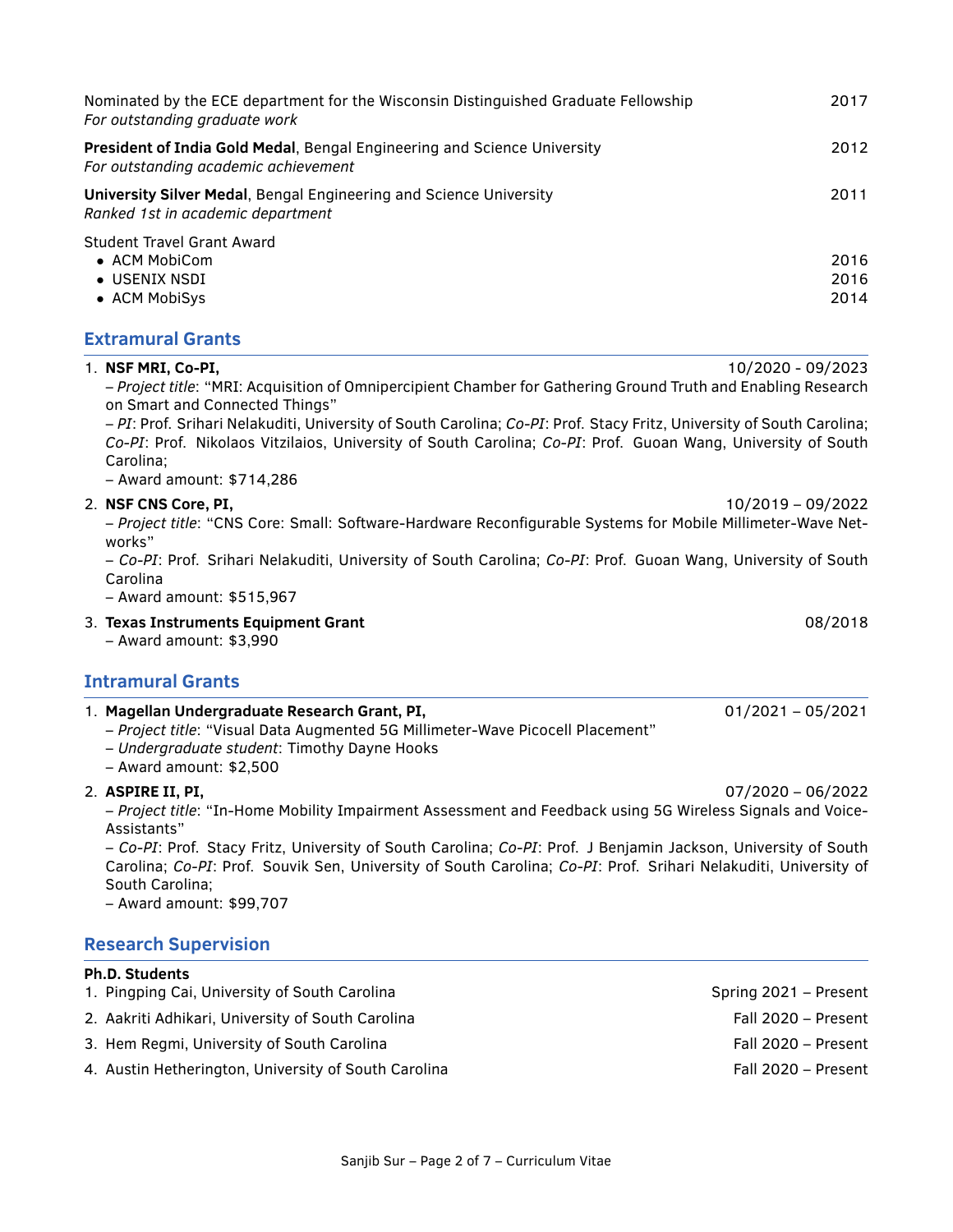| 5. Moh Sabbir Saadat, University of South Carolina                       | Spring 2019 - Present |
|--------------------------------------------------------------------------|-----------------------|
| M.S. Students                                                            |                       |
| 1. Heiru Wu, University of South Carolina                                | Fall 2018             |
| 2. Long He, University of South Carolina                                 | Fall 2018             |
| <b>Undergraduate Students</b>                                            |                       |
| 1. Stephen Baione, University of South Carolina                          | Spring 2021 – Present |
| 2. Edward Sitar, University of South Carolina                            | Spring 2021 – Present |
| 3. Jackie Schellberg, University of South Carolina                       | Spring 2021 – Present |
| 4. Ian McDowell, University of South Carolina                            | Spring 2021 - Present |
| 5. Lance Kevin, University of South Carolina                             | Fall 2020 - Present   |
| 6. Ian Urton, University of South Carolina                               | Fall 2020             |
| 7. Timothy Dayne Hooks, University of South Carolina                     | Fall 2020 - Present   |
| 8. Austin Hetherington, University of South Carolina                     | Summer 2020           |
| 9. Austin Staton, University of South Carolina                           | Fall 2018             |
| 10. Chuanyi Zhang, Undergraduate intern, University of Wisconsin–Madison | Summer 2016           |
| 11. Ran Xu, Undergraduate intern, University of Wisconsin–Madison        | Summer 2015           |

# **Teaching Experience**

#### **Course Instructor**

- 1. CSCE 313: Embedded Systems
	- Instructor for a course on fundamentals of embedded systems: hardware and software components, interface design, and co-design. Spring 2020
- 2. CSCE 416: Introduction to Computer Networks
	- Instructor for a course on introduction to fundamental concepts in the design and implementation of computer networks, their protocols, and applications. Fall 2020, Fall 2019
- 3. CSCE 790: Topics in Information Technology
	- Wireless and Mobile Systems for the IoT: Instructor for a special topics course on state-of-the-art systems' research on the Internet of Things (IoT). Spring 2020, 2021
	- Millimeter-Wave Networking and Application: Designed a new special topics course on introduction to the state-of-the-art in millimeter-wave networking and applications. Fall 2018
- 4. CSCE 791: Seminar in Advances in Computing
	- Instructor for a course on technical writing and presentations in major computing research areas. Fall 2020

#### **Guest Lecturer**

| 1. CSCE 791: Seminar in Advances in Computing, University of South Carolina |             |
|-----------------------------------------------------------------------------|-------------|
| • Towards Scalable and Ubiquitous Millimeter-Wave Wireless Networks         | Fall 2018   |
| • Towards Scalable and Ubiquitous Millimeter-Wave Networks and Applications | Spring 2019 |
| 2. ELCT 861: Advances in Electromagnetics, University of South Carolina     |             |
| • Pushing the Limits of Hand-held Millimeter-Wave Imaging                   | Spring 2021 |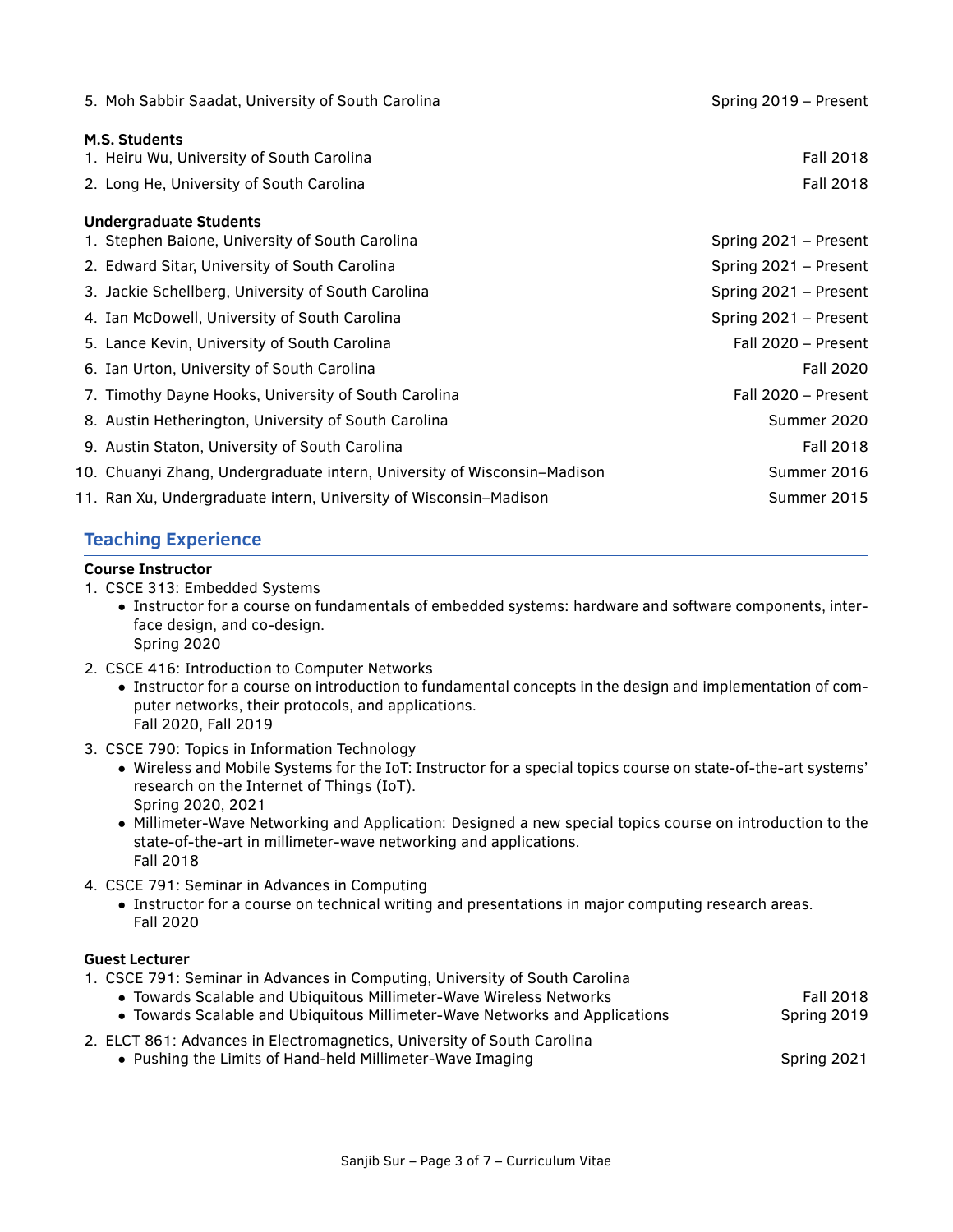# **Teaching Assistant** 1. ECE 454: Mobile Computing Laboratory, University of Wisconsin–Madison Fall 2016 **Committee Members Ph.D. Thesis Defense** 1. Phani Krishna Penumarthi, University of South Carolina Summer 2020 Summer 2020 2. Nozhan Hosseini, University of South Carolina Summer 2020 Summer 2020 3. Jinwen Liu, University of South Carolina Spring 2020 Spring 2020 **Ph.D. Proposal Defense** 1. Phani Krishna Penumarthi, University of South Carolina Spring Communication of Spring 2019 2. Jinwen Liu, University of South Carolina Fall 2019 and South Carolina Fall 2019

3. Nozhan Hosseini, University of South Carolina Fall 2019 and South Carolina Fall 2019

## **Conference Publications**

Underlined are my direct advisees. Updated information available at https://cse.sc.edu/∼sur/publications.html

- 1. A Case for Temperature-Aware Scheduler for Millimeter-Wave Devices and Networks Moh Sabbir Saadat, **Sanjib Sur**, Srihari Nelakuditi *IEEE International Conference on Network Protocols (ICNP)*, 2020
- 2. MilliCam: Hand-held Millimeter-Wave Imaging Moh Sabbir Saadat, **Sanjib Sur**, Srihari Nelakuditi, Parmesh Ramanathan *Invited paper at IEEE International Conference on Computer Communications and Networks (ICCCN)*, 2020
- 3. Practical Privacy Protection for Audio Sensing Against Multi-Microphone Adversaries Chuhan Gao, Kassem Fawaz, **Sanjib Sur**, Suman Banerjee *The 19th Privacy Enhancing Technologies Symposium (PETS)*, 2019
- 4. Towards Scalable and Ubiquitous Millimeter-Wave Wireless Networks **Sanjib Sur**, Ioannis Pefkianakis, Xinyu Zhang, Kyu-Han Kim *ACM International Conference on Mobile Computing and Networking (MobiCom)*, 2018 (42 out of 187 submissions, acceptance ratio: 22%)
- 5. WiFi-Assisted 60 GHz Wireless Networks **Sanjib Sur**, Ioannis Pefkianakis, Xinyu Zhang, Kyu-Han Kim *ACM International Conference on Mobile Computing and Networking (MobiCom)*, 2017 (35 out of 186 submissions, acceptance ratio: 18.8%)
- 6. Practical MU-MIMO User Selection on 802.11ac Commodity Networks **Sanjib Sur**, Ioannis Pefkianakis, Xinyu Zhang, Kyu-Han Kim *ACM International Conference on Mobile Computing and Networking (MobiCom)*, 2016 (31 out of 226 submissions, acceptance ratio: 14%)
- 7. Scoping Environment for Robust 60 GHz Link Deployment **Sanjib Sur**, Xinyu Zhang *Invited paper at Information Theory and Applications (ITA)*, 2016
- 8. BeamSpy: Enabling Robust 60 GHz Links Under Blockage **Sanjib Sur**, Xinyu Zhang, Parameswaran Ramanathan, Ranveer Chandra *USENIX Symposium on Networked Systems Design and Implementation (NSDI)*, 2016 (45 out of 225 submissions, acceptance ratio: 20%)
- 9. 60 GHz Indoor Networking through Flexible Beams: A Link-Level Profiling **Sanjib Sur**, Vignesh Venkateswaran, Xinyu Zhang, Parameswaran Ramanathan *ACM International Conference on Measurement and Modeling of Computer Systems (SIGMETRICS)*, 2015 (32 out of 239 submissions, acceptance ratio: 13.4%)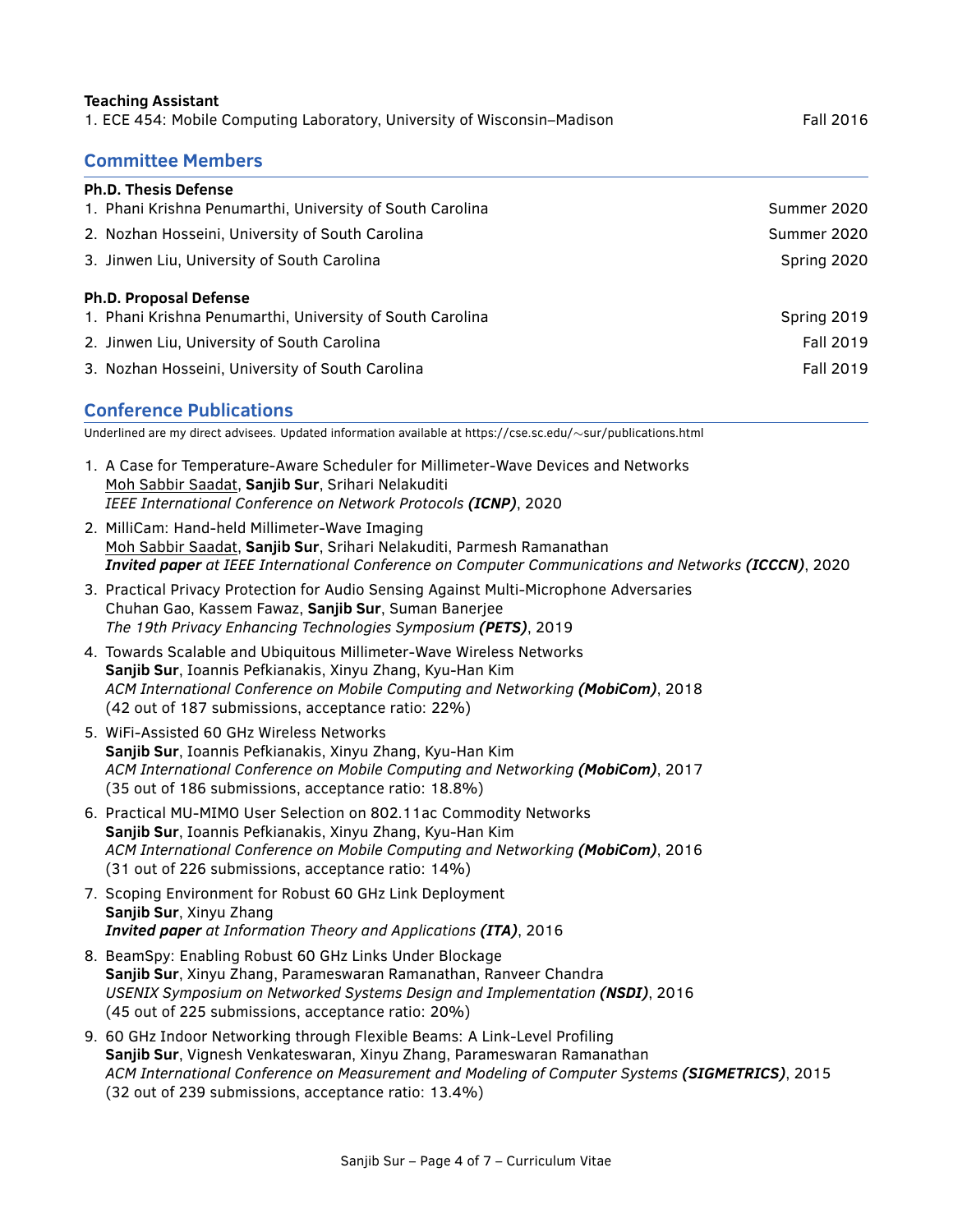- 10. Bringing Multi-Antenna Gain to Energy-Constrained Wireless Devices **Sanjib Sur**, Teng Wei, Xinyu Zhang *IEEE/ACM International Conference on Information Processing in Sensor Networks (IPSN)*, 2015 (27 out of 111 submissions, acceptance ratio: 24.3%)
- 11. Bridging Link Power Asymmetry in Mobile Whitespace Networks **Sanjib Sur**, Xinyu Zhang *IEEE International Conference on Computer Communications (INFOCOM)*, 2015 (316 out of 1640 submissions, acceptance ratio: 19.2%)
- 12. Autodirective Audio Capturing Through a Synchronized Smartphone Array **Sanjib Sur**, Teng Wei, Xinyu Zhang *ACM International Conference on Mobile Systems, Applications, and Services (MobiSys)*, 2014 (25 out of 185 submissions, acceptance ratio: 13.5%)
- 13.  $\mu$ Sec: A Security Protocol for Unicast Communication in Wireless Sensor Networks Amrita Ghosal, **Sanjib Sur**, Sipra Das Bit *International Workshop on Autonomous and Spontaneous Security*, 2012
- 14. Handwritten Bangla Character Recognition in Machine-Printed Forms Using Gradient Information and Haar Wavelet Sekhar Mandal, **Sanjib Sur**, Avishek Dan, Partha Bhowmick *IEEE International Conference on Image Information Processing (ICIIP)*, 2011
	- (148 out of 624 submissions, acceptance ratio: 23%)
- 15. Ensuring Basic Security and Preventing Replay Attack in a Query Processing Application Domain in WSN Amrita Ghosal, Subir Halder, **Sanjib Sur**, Avishek Dan, Sipra Das Bit *International Conference on Computational Science and Its Applications*, 2010
- 16. A Lifetime Enhancing Node Deployment Strategy in WSN Subir Halder, Amrita Ghosal, **Sanjib Sur**, Avishek Dan, Sipra Das Bit *International Conference on Future Generation Information Technology*, 2009

#### **Posters**

- 1. VisualMM: Visual Data & Learning Aided 5G Picocell Placement Timothy Dayne Hooks, Hem Regmi, **Sanjib Sur** *ACM International Workshop on Mobile Computing Systems and Applications* (**HotMobile**), 2021 (**Best Poster Award**)
- 2. ZigZagCam: Pushing the Limits of Hand-held Millimeter-Wave Imaging Hem Regmi, Moh Sabbir Saadat, **Sanjib Sur**, Srihari Nelakuditi *ACM International Workshop on Mobile Computing Systems and Applications* (**HotMobile**), 2021 (**Best Poster Runner-up Award**)
- 3. SpiroMilli: Bringing Ad-hoc Spirometry to 5G Devices Aakriti Adhikari, Austin Hetherington, **Sanjib Sur** *ACM International Workshop on Mobile Computing Systems and Applications* (**HotMobile**), 2021
- 4. Bringing Temperature-Awareness to Millimeter-Wave Networks Moh Sabbir Saadat, **Sanjib Sur**, Srihari Nelakuditi *ACM International Conference on Mobile Computing and Networking* (**MobiCom**), 2020
- 5. Towards WiFi-Assisted Millimeter-Wave Enterprise Wireless Networks **Sanjib Sur**, Ioannis Pefkianakis, Kyu-Han Kim *Hewlett Packard Enterprise Technical Conference*, 2017
- 6. MU-MIMO User Selection and Rate Adaptation for 802.11ac-based Enterprise Wi-Fi Networks **Sanjib Sur**, Ioannis Pefkianakis *Hewlett Packard Enterprise Technical Conference*, 2016 (**Honorable Mention**)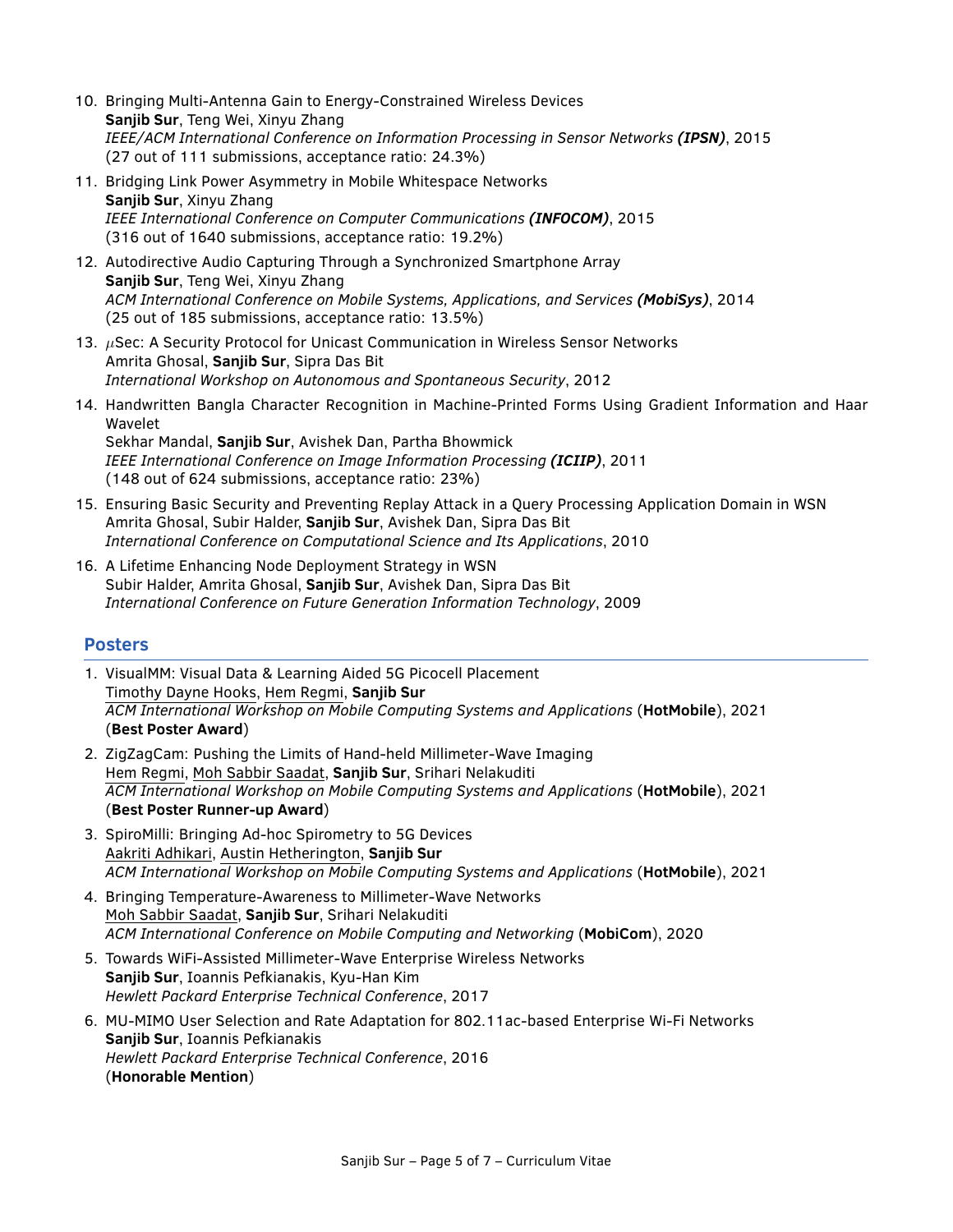7. Scoping Environment to Assist 60 GHz Link Deployment **Sanjib Sur**, Xinyu Zhang *ACM International Conference on Mobile Computing and Networking* (**MobiCom**), 2015

#### **Demo**

1. WiFi-Assisted 60 GHz Wireless Networks **Sanjib Sur**, Ioannis Pefkianakis, Xinyu Zhang, Kyu-Han Kim *ACM International Conference on Mobile Computing and Networking* (**MobiCom**), 2017

#### **Patents**

#### **Granted**

- 1. US Patent 10,820,242, Reroute Network Traffic From Millimeter-Wave Link to WLAN Transmission, Sanjib Sur, Ioannis Pefkianakis, Granted on Oct. 2020
- 2. US Patent 10,587,353, MU-MIMO Group Assignment, Sanjib Sur, Ioannis Pefkianakis, Souvik Sen, Granted on Mar. 2020
- 3. US Patent 10,548,147, Access Point Beam Strength Rankings, Sanjib Sur, Ioannis Pefkianakis, Granted on Jan. 2020
- 4. US Patent 10,505,619, Selecting Beams Based on Channel Measurements, Sanjib Sur, Ioannis Pefkianakis, Granted on Dec. 2019
- 5. US Patent 10,171,140, MU-MIMO Group Selection, Sanjib Sur, Ioannis Pefkianakis, Granted on Jan. 2019
- 6. US Patent 10,051,685, Adapting Radios of Millimeter-Wave Devices, Sanjib Sur, Ioannis Pefkianakis, Granted on Aug. 2018
- 7. US Patent 9,577,731, Radio Frequency Communication with Antenna Index Coding, Xinyu Zhang, Sanjib Sur, Teng Wei, Granted on Feb. 2017

#### **Pending**

- 8. US Patent Application 63/055,386, Heat Dissipation for Millimeter-Wave Devices with Antenna Switching, Sanjib Sur, Moh Sabbir Saadat, Srihari Nelakuditi, Filed on July 2020
- 9. US Patent Application 63/025,333, Methods and Integrated Structures of Heat Dissipation for Microwave Antennas, Guoan Wang, Jinqun Ge, Sanjib Sur, Srihari Nelakuditi, Filed on May 2020
- 10. US Patent Application 62/924,436, A Reconfigurable Antenna Design for Centimeter-Wave and Millimeter-Wave, Sanjib Sur, Guoan Wang, Srihari Nelakuditi, Filed on Oct. 2019
- 11. US Patent Application 62/753,293, In-field Gait Parameters Estimation, Sanjib Sur, Filed on Oct. 2018
- 12. US Patent Application PCT/US2015/062759, Access Point Selection, Ioannis Pefkianakis, Sanjib Sur, Yunze Zhang, Filed on Nov. 2015

#### **Trademarks**

#### **Pending**

1. US Trademark Application Serial Number 90085316, AQUILO: Heat Dissipation Systems for Antennae, Sanjib Sur, Filed on Jul. 2020

#### **Professional Services**

| TPC co-chair for ACM mmNets Workshop                                                                                                                                                                                                                                                                                   | 2020 |
|------------------------------------------------------------------------------------------------------------------------------------------------------------------------------------------------------------------------------------------------------------------------------------------------------------------------|------|
| Proposal Reviewer for ASPIRE II, USC                                                                                                                                                                                                                                                                                   | 2021 |
| <b>NSF Reviewer</b>                                                                                                                                                                                                                                                                                                    | 2021 |
| $M = 1$ $\frac{1}{2}$ $\frac{1}{2}$ $\frac{1}{2}$ $\frac{1}{2}$ $\frac{1}{2}$ $\frac{1}{2}$ $\frac{1}{2}$ $\frac{1}{2}$ $\frac{1}{2}$ $\frac{1}{2}$ $\frac{1}{2}$ $\frac{1}{2}$ $\frac{1}{2}$ $\frac{1}{2}$ $\frac{1}{2}$ $\frac{1}{2}$ $\frac{1}{2}$ $\frac{1}{2}$ $\frac{1}{2}$ $\frac{1}{2}$ $\frac{1}{2}$ $\frac{$ |      |

Member of the Technical Program Committees